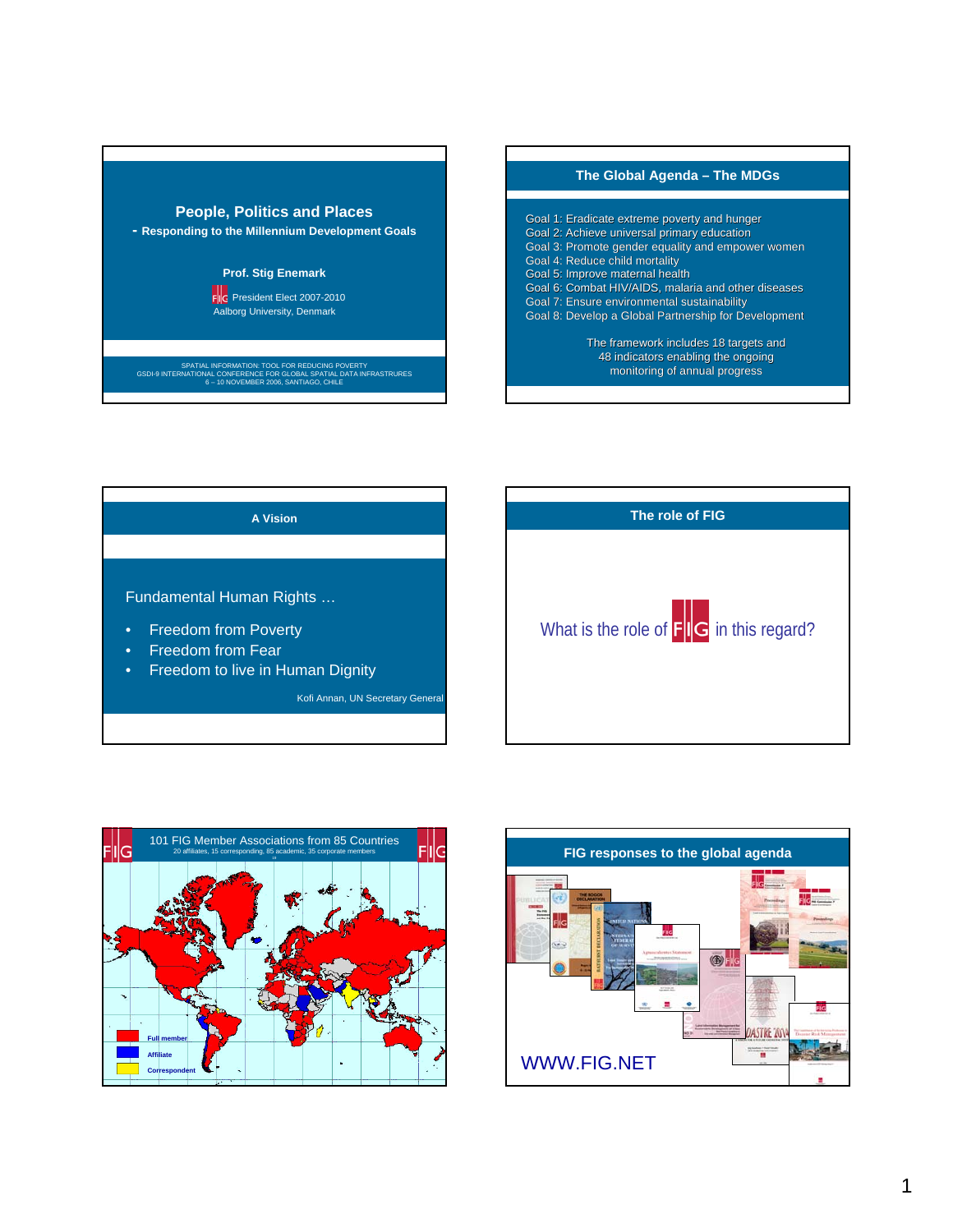## **From Cadastre to Holistic and Pro Poor Land Management**

- Holding of rights to lands
- $\blacksquare$  Economic aspects of land
- Control of land use and land development

Administering the people to land relationship through

- **Land Policy**
- **Land Management**
- Good Governance
- and
- $\blacksquare$  Building the capacity to deal with this